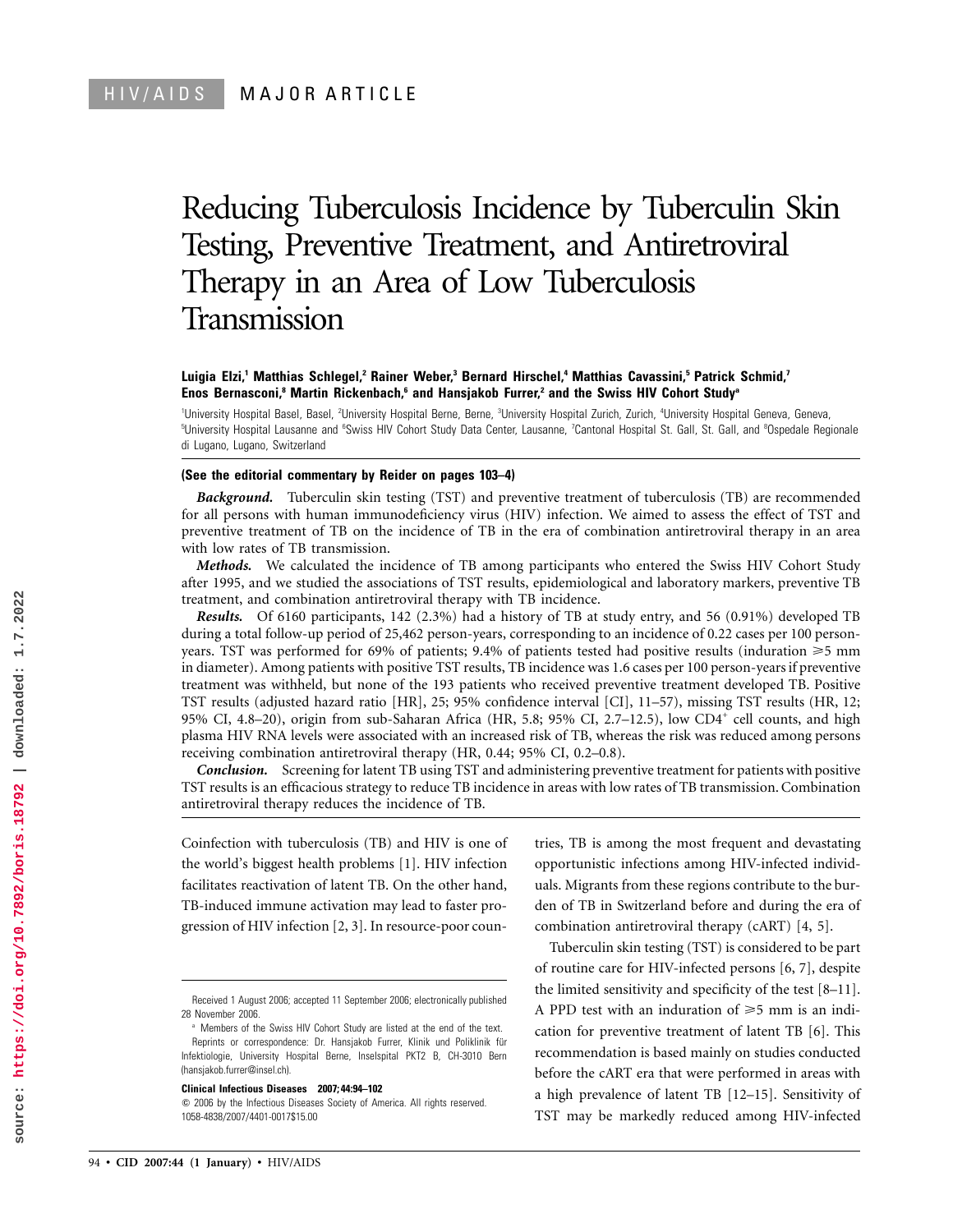## **Table 1. Demographic and clinical characteristics of study patients.**

| Variable                                                        | No TB<br>$(n = 5962)$ | Prevalent TB<br>$(n = 142)$ | Incident TB<br>$(n = 56)$ | Total<br>$(n = 6160)$ | $\mathsf{P}$ |
|-----------------------------------------------------------------|-----------------------|-----------------------------|---------------------------|-----------------------|--------------|
| Percentage of total patients                                    | 96.8                  | 2.3                         | 0.91                      | 100                   |              |
| Female sex                                                      | 31                    | 40                          | 50                        | 32                    | .001         |
| Age, median years (IQR)                                         | $36(30-43)$           | $34.5(28-42)$               | $31.5(28 - 39)$           | $36(30-43)$           | < .001       |
| Median CD4 <sup>+</sup> cell count at registration (IQR)        | 330 (174-528)         | 167 (83-295)                | 248 (118-348)             | 326 (170-518)         | .001         |
| CD4 <sup>+</sup> cell count <200 cells/ $\mu$ L at registration | 28.8                  | 58.5                        | 39.3                      | 29.6                  | .001         |
| Median $log_{10}$ plasma HIV RNA level at registration (IQR)    | $4.3(3.1 - 5.0)$      | $4.2$ (2.6–5.3)             | $4.7(4.1 - 5.3)$          | $4.3(3.0 - 5.0)$      | .04          |
| Region                                                          |                       |                             |                           |                       | < .001       |
| Low-risk region                                                 | 81.0                  | 44.4                        | 37.5                      | 79.7                  |              |
| Medium-risk region                                              | 7.2                   | 7.8                         | 14.3                      | 7.3                   |              |
| Sub-Saharan Africa                                              | 11.8                  | 47.9                        | 48.2                      | 13.0                  |              |
| Transmission                                                    |                       |                             |                           |                       | $-.001$      |
| <b>HET</b>                                                      | 42.0                  | 71.1                        | 73.2                      | 43.0                  |              |
| IDU                                                             | 20.3                  | 16.9                        | 14.3                      | 20.2                  |              |
| <b>MSM</b>                                                      | 33.5                  | 5.6                         | 8.9                       | 32.6                  |              |
| Other or unknown                                                | 4.2                   | 6.3                         | 3.6                       | 4.2                   |              |
| Health care provider                                            |                       |                             |                           |                       | $-.001$      |
| Main centers                                                    | 73.4                  | 76.8                        | 89.0                      | 73.6                  |              |
| HIV clinics in smaller hospitals                                | 5.9                   | 14.1                        | 1.8                       | 6.0                   |              |
| Private physicians                                              | 20.73                 | 9.2                         | 8.9                       | 20.4                  |              |
| Receipt of ART at registration                                  | 40.5                  | 57.0                        | 28.6                      | 40.83                 | < 0.001      |
| Receipt of cART at registration                                 | 33.4                  | 52.1                        | 19.6                      | 33.7                  | < .001       |

**NOTE.** Data are % of patients, unless otherwise indicated. ART, antiretroviral therapy; cART, combination antiretroviral therapy; HET, heterosexualtransmission; IDU, injection drug use; IQR, interquartile range; MSM, men who have sex with men; TB, tuberculosis.

patients with low  $CD4^+$  cell counts [16, 17]. An evaluation within the Swiss HIV Cohort Study (SHCS) prior to the introduction of cART has shown a significantly increased adjusted relative risk of 5.5 for persons with a positive TST result and CD4<sup>+</sup> cell counts >200 cells/ $\mu$ L [4]. We aimed to assess the effect of TST and preventive therapy on the incidence of TB in the cART era in a geographic area with a low rate of TB transmission.

# **METHODS**

# **The SHCS**

The SHCS (http://www.shcs.ch) is a prospective observational study of HIV-infected individuals performed at HIV outpatient clinics at 5 university hospitals and 2 large district hospitals [18]. At study enrollment and every 6 months thereafter, sociodemographic, clinical, and laboratory information is collected. Treatment of HIV infection and of opportunistic infections is documented.

Guidelines recommend performing TST for all patients within 1 year after registration by injecting 0.1 mL of tuberculin (2 U of PPD RT-23) intradermally on the forearm. Documented TSTs performed before registration are also entered into the database. An induration diameter of  $\geq 5$  mm defines a positive TST result according to the recommendations of the American Thoracic Society [19].

#### **Study Participants and Definitions**

For the present analysis, all participants entering the SHCS after 1 January 1996 were considered. We used the database updated in February 2006. Three groups of patients were defined: (1) the "no TB" group, which included patients without a history of TB and who did not develop TB during follow-up; (2) the "prevalent TB" group, which included patients with a history of TB before entering the SHCS; and (3) the "incident TB" group, which included patients with incident active TB during follow-up within the SHCS.

Regions of origin were regrouped according the prevalence of TB into (1) sub-Sahara Africa; (2) medium-risk regions, including Eastern Europe, Central Asia, North Africa and the Middle East, South Asia, East Asia, and the Caribbean; and (3) low-risk regions. Preventive treatment of latent TB infection was defined as treatment with isoniazid for at least 24 weeks, rifampicin or rifabutin for at least 16 weeks, or a combination of rifampicin or rifubutin together with pyrazinamide for at least 8 weeks. cART was defined as antiretroviral treatment with at least 3 antiretroviral drugs.

# **Study Design and Statistical Analysis**

*Prevalence of TB.* Associations of prevalent TB with sociodemographic factors were evaluated with multivariable logistic regression.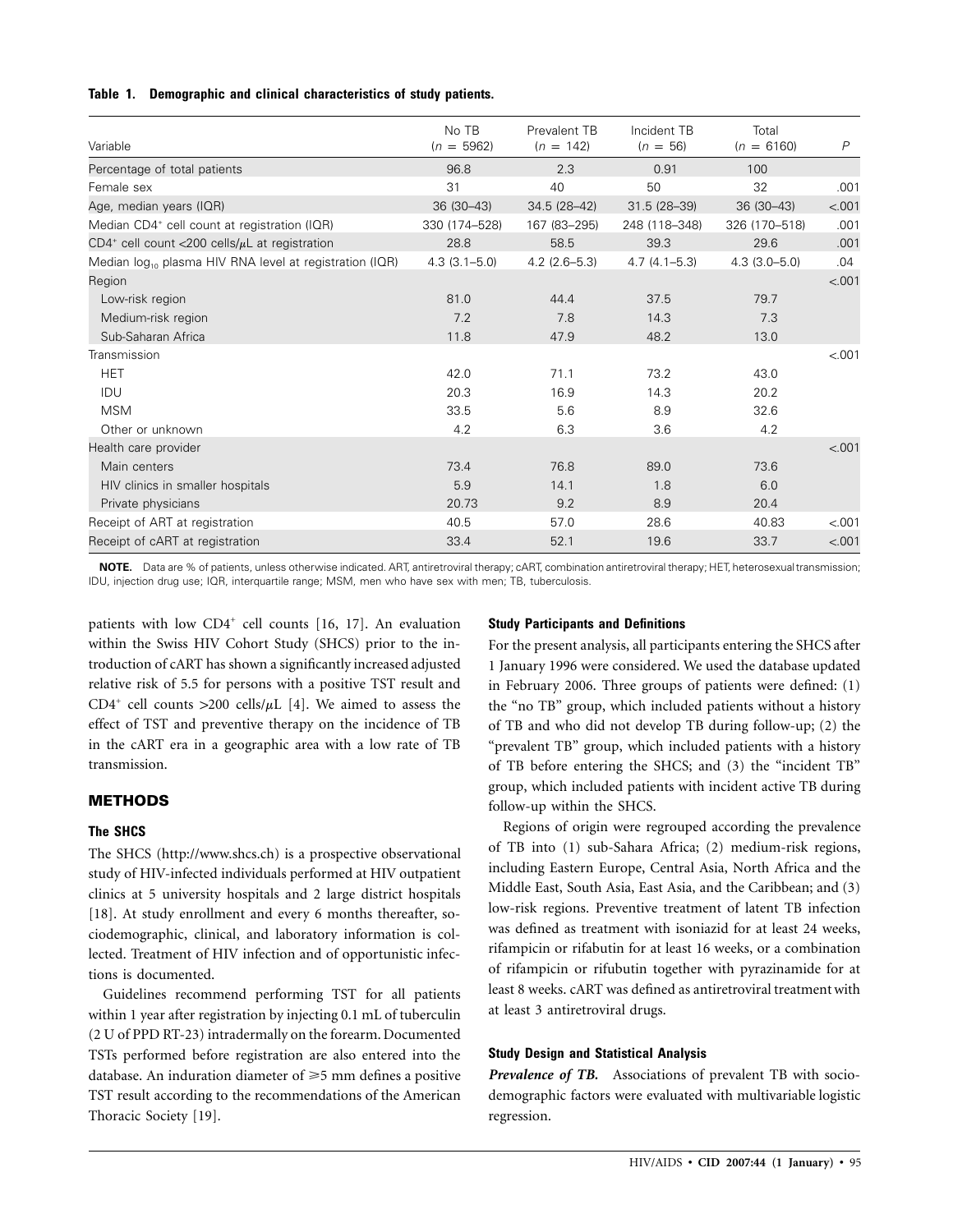

**Figure 1.** Proportion of patients with positive tuberculin skin test (TST) results according to CD4<sup>+</sup> cell count stratum at the time of TST ( $P$  < .001 for trend statistics).

*Prevalence of positive TST results.* Data about TST results were analyzed with regard to epidemiological parameters, including history of TB, region of origin, CD4<sup>+</sup> cell count, and receipt of concurrent cART.

*Incidence of TB.* The incidence of TB in the SHCS was evaluated assuming a Poissson distribution of events. Association of incidence with epidemiological parameters and TST results and history of treatment of latent TB were analyzed using Kaplan Meier curves, log-rank statistics, and multivariable Cox proportional hazards models, including start of antiretroviral therapy with at least 3 drugs as a time-dependent covariate, splitting follow-up time accordingly. The propor-

tional hazards assumptions in Cox models were tested on the basis of Schoenfeld residuals, and they had to be fulfilled for each covariate.

# **RESULTS**

#### **Patient Characteristics**

Among 6160 SHCS participants who entered the SHCS after 1 January 1996, 142 (2.3%) had a history of TB, and 56 (0.91%) developed new active TB during follow-up. Three patients with history of TB before registration received a diagnosis of recurrent TB during follow-up. These patients were excluded from the analyses of TB incidence. The patient characteristics are shown in table 1. The differences in baseline characteristics are because of the predominant presumed heterosexual HIV transmission mode, younger age, and higher number of female subjects among patients from regions of higher TB endemicity.

#### **History of TB at Registration**

A history of TB at registration was found in 142 (2.3%) of the patients. HIV infection was documented in 65 (46%) of these 142 patients after the diagnosis of TB and in 53 (37%) within 1 year after TB diagnosis. Forty-four (68%) of the participants with a diagnosis of TB before documented HIV infection were from sub-Sahara Africa.

Patients with a history of TB at registration had lower CD4+ cell counts and were more likely to be receiving cART when entering the SHCS (table 1). This paradoxical finding can be explained by the lower nadir CD4<sup>+</sup> cell counts in patients who started cART and had a history of TB (median CD4<sup>+</sup> cell count, 88 cells/ $\mu$ L), compared with the TB-free patients (median CD4<sup>+</sup>

**Table 2. Logistic regression models of associations with positive tuberculin skin test (TST) results.**

|                                                                                | Univariate analysis<br>$(n = 3681)$ | Mulitvariate model<br>$(n = 3681)$ |                | Multivariate model<br>$(n = 1056)$ |            |
|--------------------------------------------------------------------------------|-------------------------------------|------------------------------------|----------------|------------------------------------|------------|
| Variable                                                                       | Crude OR (95% CI)                   | Adjusted OR (95% CI)               | $\overline{P}$ | Adjusted OR (95% CI)               | P          |
| Sub-Saharan Africa vs. low-risk region                                         | 4.68 (3.68–5.95)                    | 5.58 (3.88-8.01)                   | < .001         | 4.76 (2.40–9.45)                   | < .001     |
| Medium-risk region vs. low-risk region                                         | $2.05(1.43 - 2.95)$                 | 2.36 (1.54-3.62)                   | < 001          | 1.91 (0.828-4.42)                  | $\cdot$ 1  |
| Female sex                                                                     | $1.17(0.94 - 1.46)$                 | $0.59(0.44 - 0.80)$                | < .001         | $0.52(0.29 - 0.92)$                | $\cdot$ 3  |
| Heterosexual HIV transmission vs. MSM                                          | $2.07(1.59 - 2.69)$                 | $1.48(1.03 - 2.12)$                | .04            | 2.18 (1.06-4.48)                   | .03        |
| <b>IDU HIV transmission vs. MSM</b>                                            | $1.29(0.92 - 1.81)$                 | $1.63(1.10 - 2.42)$                | .01            | $2.74(1.22 - 6.14)$                | .01        |
| Other/unknown HIV transmission vs. MSM                                         | $3.03(1.93 - 4.74)$                 | $2.23(1.27 - 3.91)$                | .005           | $3.68(1.35 - 10.0)$                | .01        |
| Age per 10-year increase                                                       | $0.80(0.71 - 0.89)$                 | $1.02(0.89 - 1.17)$                | .8             | $1.15(0.89 - 1.49)$                | .3         |
| CD4 <sup>+</sup> cell count at TST per 100-cell/ $\mu$ L increase              | $1.21(1.17 - 1.26)$                 | $1.23(1.17 - 1.28)$                | < .001         | $1.02(0.88 - 1.18)$                | .8         |
| Plasma HIV RNA level at TST per log <sub>10</sub> copies/mL<br>increase        | $0.87(0.82 - 0.092)$                | $0.84(0.77-0.92)$                  | < .001         | $0.91(0.78 - 1.07)$                | .3         |
| Triple ART at TST                                                              | $0.66$ $(0.52 - 0.84)$              | $0.42(0.29 - 0.60)$                | < 001          | $0.65(0.33 - 1.27)$                | $\cdot$ .2 |
| Nadir CD4 <sup>+</sup> cell count before TST per 100-cell/ $\mu$ L<br>increase | $1.30(1.18 - 1.43)$                 | $\cdots$                           |                | 1.30 (1.08–1.56)                   | .006       |

**NOTE.** The multivariate models included only patients with all parameters available and included all parameters in the table. The multivariate model with 1056 participants included all patients with a documented nadir CD4+ cell count before TST and before initiation of antiretroviral therapy. ART, antiretroviral therapy; IDU, injection drug use; MSM, men who have sex with men.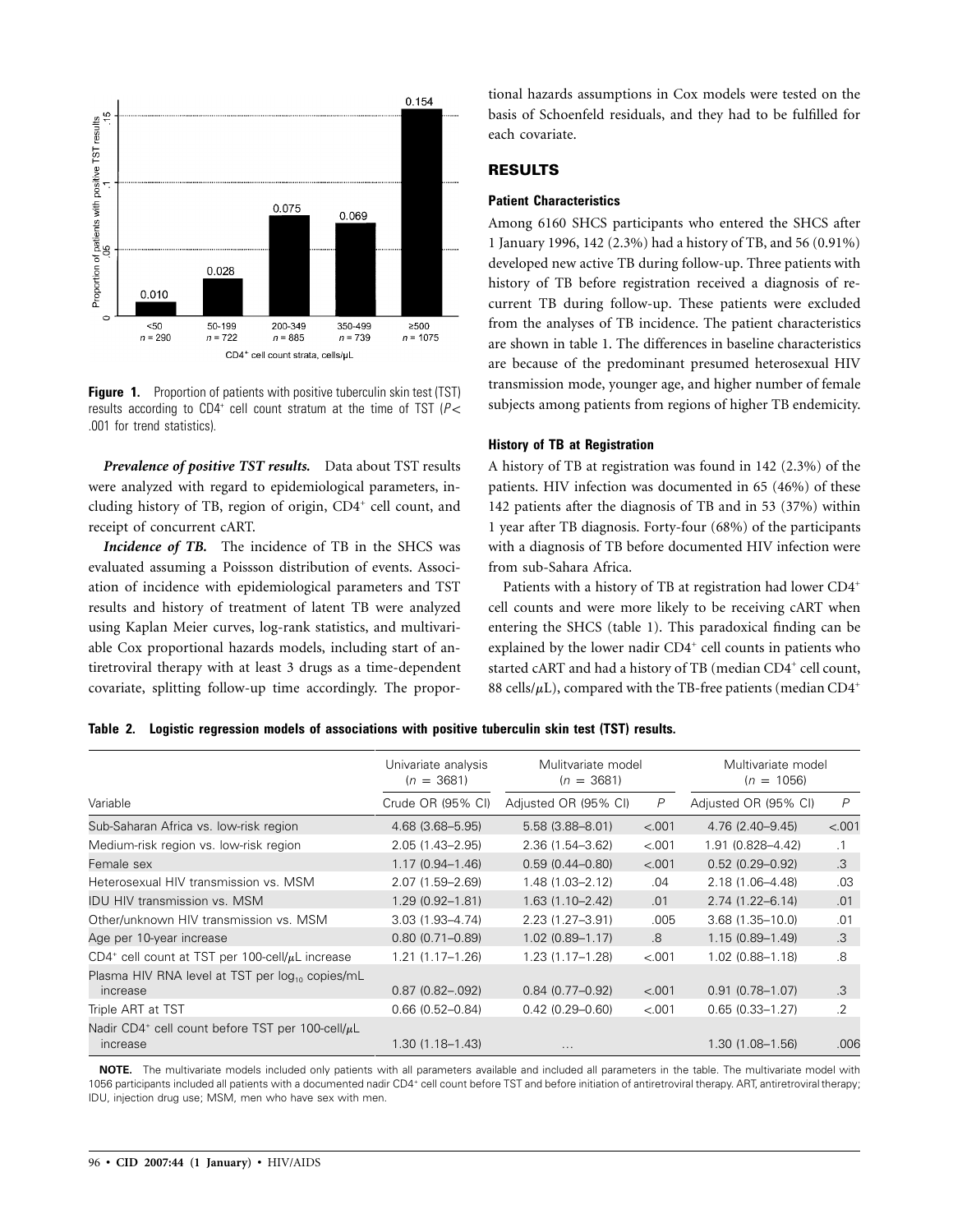

B



**Figure 2.** *A,* Kaplan Meier curve of the proportion of participants remaining free of tuberculosis (TB) according their region of origin ( $P < .001$ , by log rank test). B, Kaplan Meier curves according to whether a tuberculin skin test (TST) had been performed and according to the results of the TST. The participants with a positive TST result were grouped according to whether they had received a full course of preventive therapy against latent TB infection ( $P < .001$ , by log rank test).

cell count, 216 cells/ $\mu$ L;  $P < .001$ ), whereas duration of cART or plasma viral load were not significantly different between these 2 groups. In a logistic model, the adjusted OR (aOR) for the association of epidemiological factors with a history of TB at registration were female sex (aOR, 0.58; 95% CI, 0.40–0.84;  $P = .004$ ), age per 10-year increase (aOR, 1.0; 95% CI, 0.85– 1.20;  $P = .8$ ), and sub-Saharan African origin, compared with origin from a low-risk region (aOR, 5.7; 95% CI, 3.6–8.9;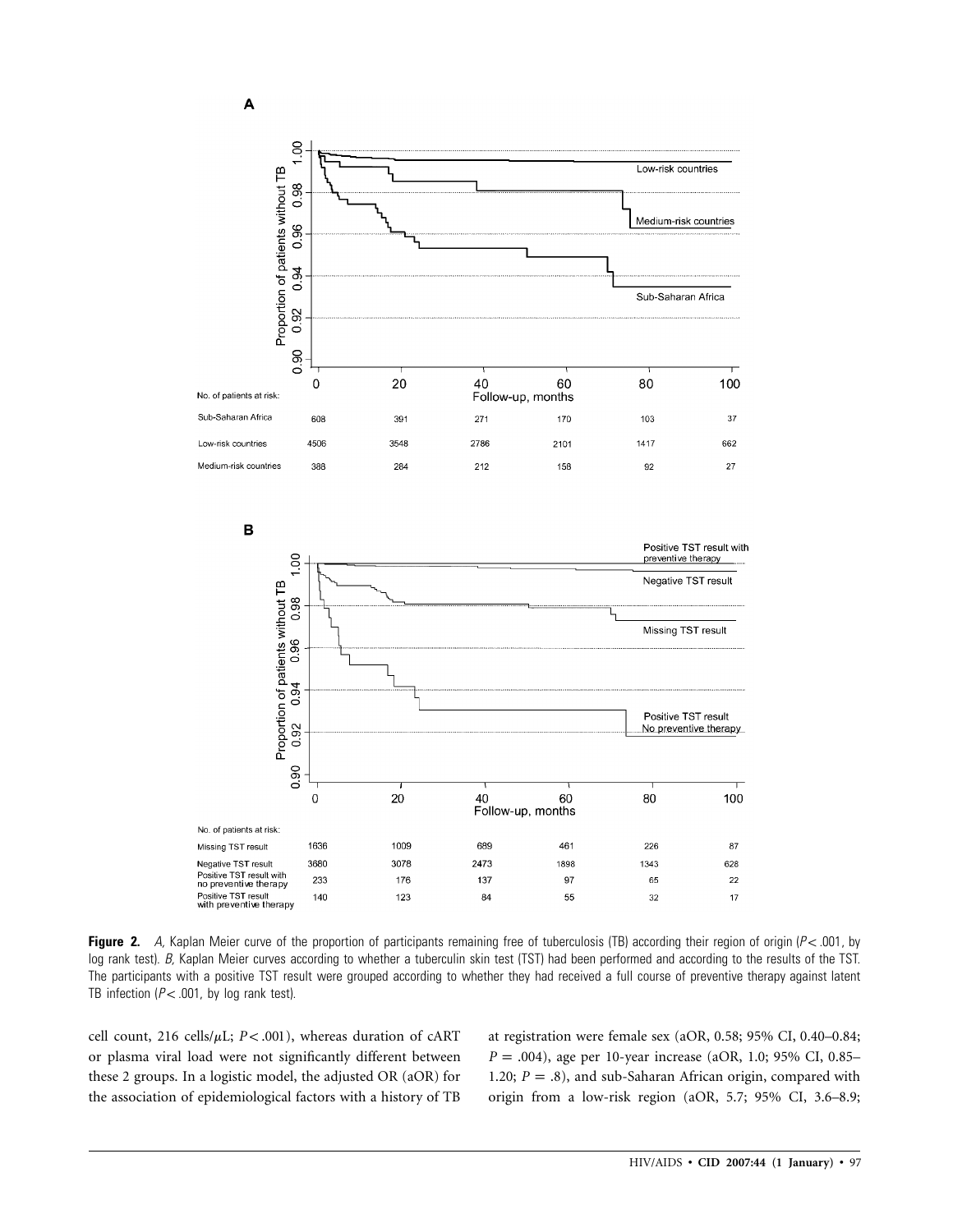| Variable                   | No. of<br>incident<br>TB cases | No. of<br>persons at risk | No. of<br>person-years<br>of follow-up | Incidence per<br>100 person-years<br>(95% CI) |
|----------------------------|--------------------------------|---------------------------|----------------------------------------|-----------------------------------------------|
| Low-incidence countries    |                                |                           |                                        |                                               |
| All results                | 21                             | 4756                      | 20,929                                 | $0.10(0.06 - 0.15)$                           |
| Positive TST result        | 5                              | 158                       | 726                                    | $0.69(0.22 - 1.61)$                           |
| Negative TST result        | 5                              | 3098                      | 15,791                                 | $0.03(0.01 - 0.07)$                           |
| Missing TST result         | 11                             | 1500                      | 4543                                   | $0.24(0.12 - 0.43)$                           |
| Medium-incidence countries |                                |                           |                                        |                                               |
| All results                | 8                              | 420                       | 1581                                   | $0.51(0.22 - 1.00)$                           |
| Positive TST result        | $\overline{2}$                 | 23                        | 75                                     | 2.67 (0.32-9.64)                              |
| Negative TST result        | $\overline{2}$                 | 267                       | 1185                                   | $0.17(0.02 - 0.61)$                           |
| Missing TST result         | 4                              | 130                       | 322                                    | $1.24(0.34 - 3.17)$                           |
| Sub-Saharan Africa         |                                |                           |                                        |                                               |
| All results                | 27                             | 651                       | 2084                                   | 1.30 (0.85-1.89)                              |
| Positive TST result        | 9                              | 65                        | 203                                    | 4.42 (2.02-8.40)                              |
| Negative TST result        | 3                              | 379                       | 1540                                   | $0.19(0.04 - 0.57)$                           |
| Missing TST result         | 15                             | 207                       | 407                                    | $3.69(2.06 - 6.08)$                           |
| All patients               |                                |                           |                                        |                                               |
| All results                | 56                             | 5827                      | 24,593                                 | $0.23$ (0.17-0.30)                            |
| Positive TST result        | 16                             | 246                       | 1005                                   | 1.59 (0.91-2.59)                              |
| Negative TST result        | 10                             | 3744                      | 18,516                                 | $0.05(0.03 - 0.10)$                           |
| Missing TST result         | 30                             | 1837                      | 5273                                   | $0.57(0.38 - 0.81)$                           |

**Table 3. Incidence of tuberculosis (TB) according to tuberculin skin test (TST) results and region of origin among patients who did not receive preventive treatment.**

*P* < .001). HIV transmission modes by heterosexual sex (aOR, 6.1; 95% CI, 2.8–13.3;  $P < .001$  and injection drug use (aOR, 5.9; 95% CI, 2.6-13.2; *P* < .001) were associated with a history of TB, compared with transmission associated with men who have sex with men.

# **TST**

A TST was performed for 4168 (69%) of the 6018 patients without a history of TB at entry, and 390 (9.4%) of those who were tested had positive results. TST had been performed for only 26 (46%) of the 56 patients who developed TB during follow-up, and 16 (62%) had positive results.

*Adherence to recommendation of TST.* The percentage of participants tested in the different centers was 32.5%–87.8%  $(P < .001)$ . There was no difference in adherence to TST for patients of different origin (68.9% of patients from low-risk regions, 70.2% of patients from medium-risk regions, and 71.3% of patients from sub-Saharan Africa were tested). TST was performed more frequently among patients with CD4<sup>+</sup> cell counts at registration of  $\langle 200 \text{ cells/}\mu\text{L} (72.2\%)$  than among patients with CD4<sup>+</sup> cell counts  $\geq 200$  cells/ $\mu$ L (68.1%; *P* = .002) and less frequently among patients receiving cART at registration than among those not receiving cART (63.6% vs.  $72.1\%$ ;  $P < .001$ ).

In a multivariable logistic model including the region of origin, individual SHCS center, CD4<sup>+</sup> cell count stratum, cART

at registration, sex, presumed HIV transmission mode, and age, TST was performed significantly less often at certain individual centers, for patients with an HIV transmission mode of injection drug use, and for patients receiving cART at registration.

*Associations with positive TST results.* Positive TST results were highly associated with CD4<sup>+</sup> cell count at the time of TST (figure 1). Results of a logistic regression model of associations with positive TST results are shown in table 2. In the multivariate model, a positive TST result was associated with origin from a region with higher TB prevalence, male sex, HIV transmission mode other than men who have sex with men, higher CD4+ cell counts, and lower plasma HIV RNA levels. Receiving cART was associated with a lower rate of positive TST results if analyzed for all patients with available TST results.

In a subset of 1051 patients for whom nadir CD4<sup>+</sup> cell counts before TST were available, lower nadir CD4<sup>+</sup> cell counts were strongly associated with negative TST results. In this model with less power, the point estimate of the adjusted ORs for plasma HIV RNA level, CD4<sup>+</sup> cell count, and receipt of cART at the time of TST moved towards 1, and the respective associations did not reach statistical significance.

## **Preventive Treatment of TB Infection**

Preventive treatment of latent TB infection was administered to 193 participants and consisted of isoniazid in 149 (77%), rifabutin combined with pyrazinamide in 30 (16%), rifabutin in 7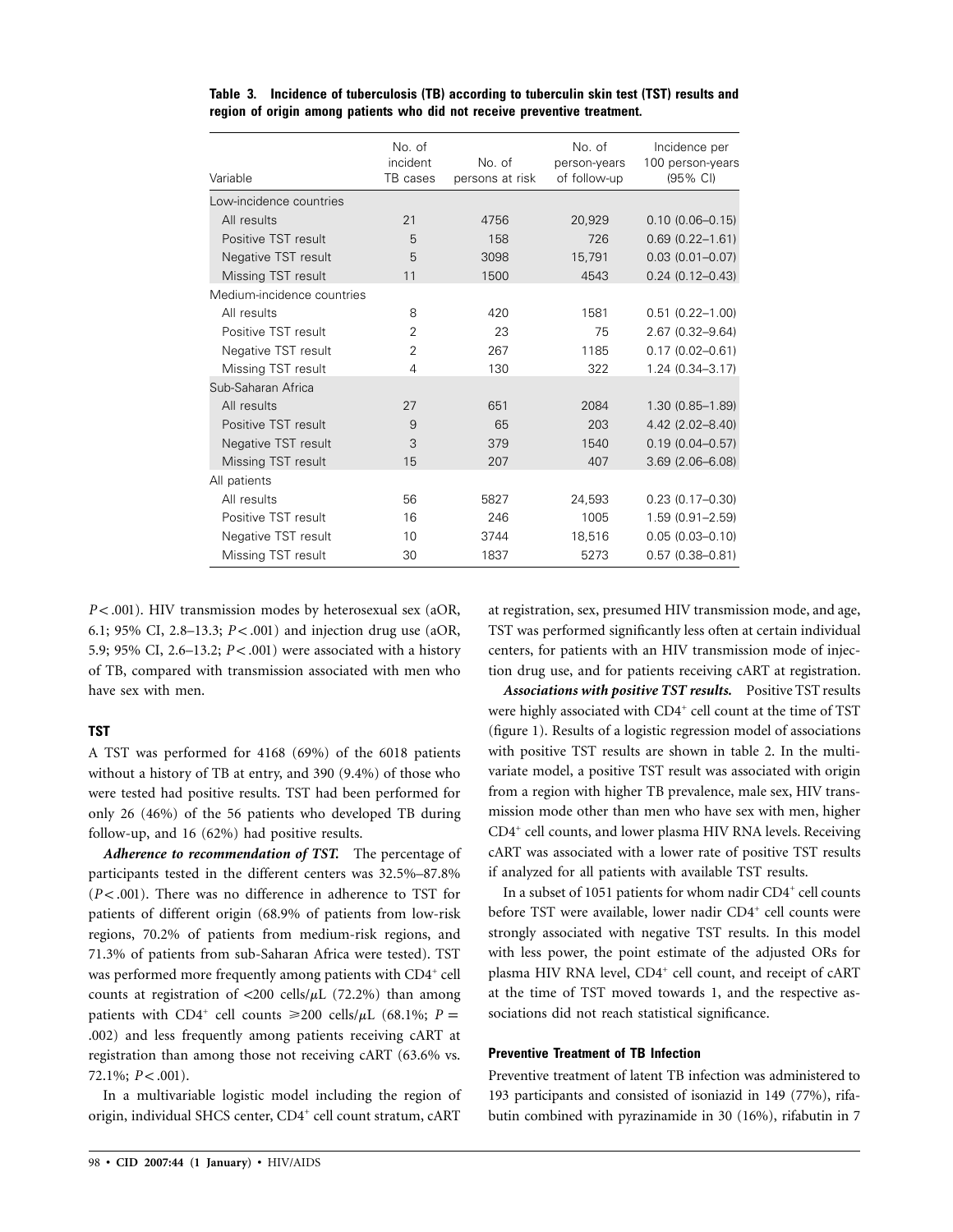

Figure 3. Results of a Cox proportional hazards model of developing tuberculosis during follow-up. The model included all of the variables shown. *Bars,* 95% CI. ART, antiretroviral therapy; HR, hazard ratio; IDU, injection drug use; TST, tuberculin skin test.

(4%), rifampicin combined with pyrazinamide in 4 (2%), and rifampicin alone in 3 (1.5%). Two of these participants had a history of active and treated TB. Among 390 patients with a positive TST results, 144 (37%) received a full course of treatment, as did 13 with missing TST data and 34 with negative TST results. No participant who started a full course of preventive treatment developed TB during follow-up. Among the 246 participants with a positive TST result who did not receive preventive treatment, 16 (6.5%) developed active TB.

# **Performance of TST and Numbers Needed to Treat with Preventive Therapy**

We evaluated the performance of TST with regard to the development of active TB in 4034 patients who did not receive any preventive therapy. Ten (0.26%) of 3778 participants with a negative TST result developed TB, compared with 6.5% of 246 participants with a positive TST result. Therefore, the sensitivity of the test was 62.5%, the specificity was 94.3%, the positive likelihood ratio was 10.7, the negative likelihood ratio was 0.41, the positive predictive value was 6.5%, and the negative predictive value was 99.7%. The corresponding area under the receiver operating characteristic curve was 0.82.

Assuming a full protection of preventive treatment, in our patient population, we would need to treat 15 patients with positive TST results (95% CI, 10–27 patients) to prevent 1 case of TB. The corresponding numbers for participants from regions with medium or high prevalence of TB were 8 patients (95% CI, 5–15 patients) and 33 patients (95% CI, 14–97 patients), respecitvely.

## **Incidence of TB**

Fifty-six participants (0.91%) developed TB during a total follow-up of 25,462 person-years, corresponding to an overall incidence of 0.22 cases per 100 person-years (95% CI, 0.17– 0.29 cases per 100 person-years). The median duration of follow-up was 52 months (interquartile range, 23–85 months).

Thirty-three patients (59%) developed pulmonary TB, 18 (32%) developed extrapulmonary TB, and 5 (9%) developed combined pulmonary and extrapulmonary disease. The median  $CD4^+$  cell count at TB diagnosis was 208 cells/ $\mu$ L (interquartile range,  $112-354$  cells/ $\mu$ L).

The Kaplan Meier curves in figure 2*A* show the strong association between the incidence of TB and the region of origin of the participants. Data regarding the development of TB according to TST results and whether preventive treatment of latent TB was prescribed for patients with positive TST results are illustrated in figure 2*B*. No participant who received preventive treatment developed TB. The risk of TB was higher for participants with a positive TST result and participants who had not been tested, compared with participants with negative TST results.

The incidences for TB among patients who did not receive preventive treatment differed according to TST results and the region of origin. These data are shown in table 3.

In a multivariate Cox proportional hazards model, the hazard of TB was highly increased in patients originating from regions with higher TB endemicity and in participants with positive or missing TST results. Higher plasma HIV RNA levels and lower CD4+ cell counts remained associated with a higher risk. Start of antiretroviral therapy with at least 3 drugs included as time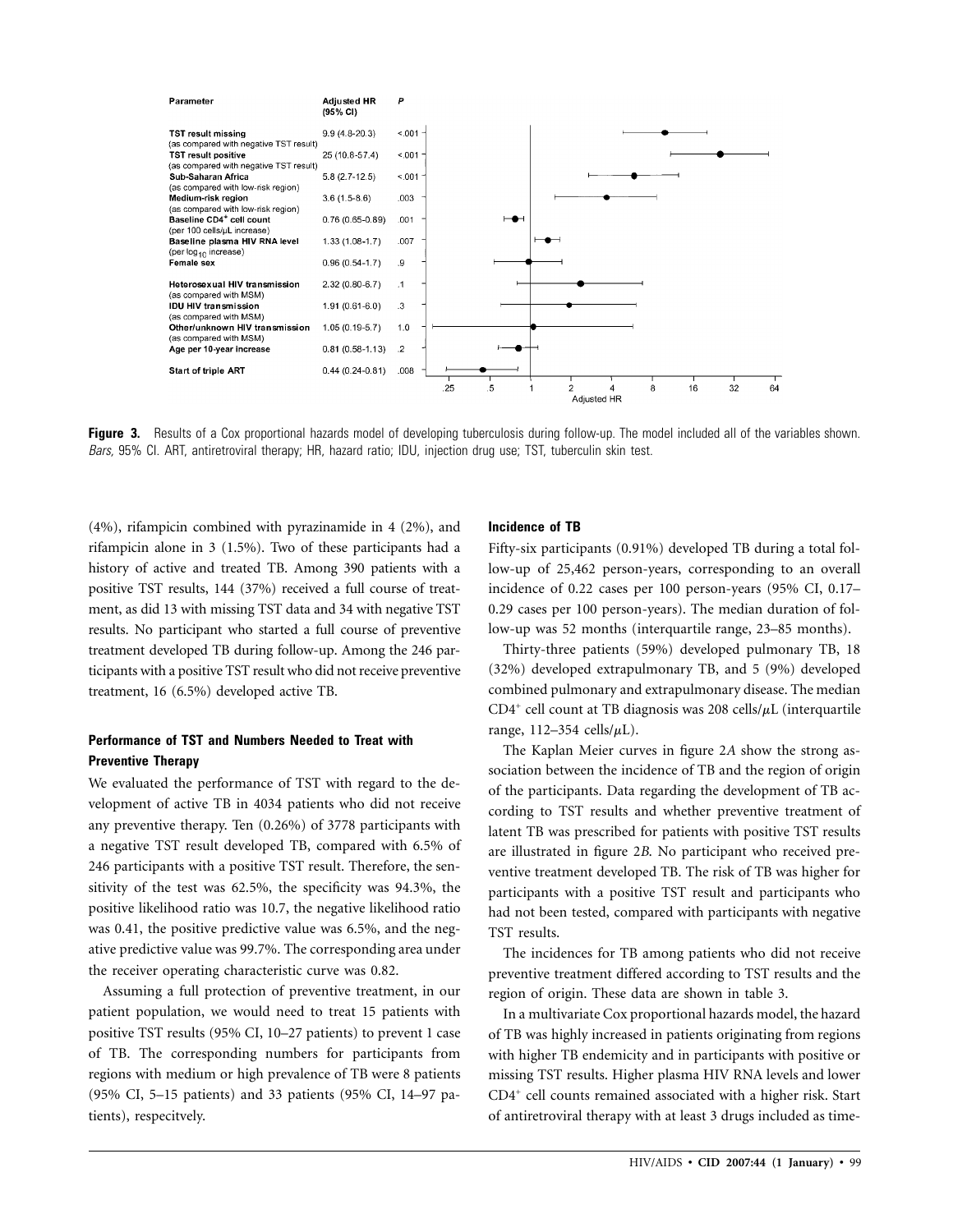dependent variable splitting the follow-up was associated with reduction of the risk of TB by more than one-half (figure 3).

# **CONCLUSION**

In a country with a low endemicity of TB, and in the era of cART, the region of origin was a major predictor of a history of TB in our cohort of HIV-infected patients and was associated with the risk of developing TB. A positive TST result was also related to a considerably higher risk of TB. Preventive therapy of latent TB was highly successful. In addition, starting antiretroviral therapy was associated with a significant reduction in the risk of developing TB.

The strength of our study is its use of a large, comprehensive prospective database that is representative of the epidemiology of HIV infection and the state of HIV care in our country. This allows the analyses of TB incidence, even in the context of low rates of TB transmission in the cART era. Limitations include the potential underestimation of the TB incidence because of a short follow-up of <2 years duration for one-quarter of our patients and the delay between diagnosis of HIV infection or TB and registration in the SHCS, which results in more patients entering the cohort with a history of TB than patients developing the disease during follow-up.

*TST.* HIV infection is associated with a  $\geq 20$ -fold increased risk for reactivation of latent TB, both in resource-poor and resource-rich countries [20, 21]. Therefore, identifying HIVinfected persons with latent TB infection and treating them with preventive chemotherapy has been included in most treatment recommendations [2, 6] and has been found to be successful mainly in countries with high rates of TB transmission [12, 13, 22]. Until recently, TST has been the standard test to identify persons with latent TB. However, the sensitivity of this test is reduced with progressing immunodeficiency in patients with HIV infection [16], and the specificity of the test may be low, especially in countries with a high proportion of persons who have received bacille Calmette-Guérin vaccine [23]. This, and the difficulties of organizing this 2-visit procedure, may have led to the surprisingly low rate of adherence of 70% to the recommendation for TST testing. We found a high difference in adherence with regard to the different centers in which the patients received treatment, indicating the importance of local priorities in HIV care.

In concordance with the lower sensitivity of the TST in immunosuppressed patients, we found a lower proportion of positive TST results in patients with lower CD4<sup>+</sup> cell counts. Surprisingly, we found a lower proportion of positive TST results among patients who were receiving antiretroviral treatment at the time of TST. This could be explained by the lower nadir CD4+ cell count before TST in this subset of patients. The nadir CD4+ cell count seems to be an important predictor of TST reactivity, and antiretroviral treatment may partly, but not fully,

reconstitute skin reactivity to tuberculin antigens [24–26]. On the other hand, the high rate of positive TST results (15%) in patients with CD4<sup>+</sup> cell counts  $\geq 500$  cells/ $\mu$ L points towards a considerable number of false-positive TST results, as has been shown in Switzerland in non–HIV infected individuals [23], and this has been related to the high rate of bacille Calmette-Guérin vaccination.

**Incidence of TB.** The overall incidence of 0.2 cases per 100 person-years is one of the lowest reported thus far for HIVinfected adults, and it is even lower than the rates recently reported by the antiretroviral therapy cohort collaboration for patients receiving combination antiretroviral therapy [27]. However, our data tend to underestimate the real incidence of TB in HIV-infected persons in our country, because TB was diagnosed in 2.3% of the patients before they entered our cohort, and TB was the marker illness for the diagnosis of HIV infection in a high proportion of participants. This was especially the case for patients from regions associated with a high risk of TB transmission. The origin of the patients, however, remained a major predictor of development of TB.

In addition, patients with a positive TST result had a hazard ratio of 25 for the development of TB (compared with participants with negative TST results) if they were not receiving preventive therapy. Preventive treatment of latent TB was highly successful in our setting. The high success rate associated with preventive therapy points towards a good adherence to therapy once it was initiated and may have been facilitated by the low rate of drug resistance and the low rate of TB transmission in our country. Reinfections are a likely explanation for the failure of preventive therapy in areas with high rates of TB transmission [28, 29], but they are rare in Switzerland. On the other hand, nonadherence of physicians to preventive therapy was a significant risk factor for incident TB. Only 37% of patients with positive TST results received a full course of preventive treatment. Fear of adverse effects and concerns about falsepositive TST results may have led physicians and their patients to this decision.

On the basis of our results, 15 persons would need to be treated to prevent 1 case of active TB in our patient population. The number of patients who would need to be treated to prevent 1 case of TB was only 8 for migrants from regions associated with a higher risk of TB, but it increased to 33 for participants from regions with low rates of TB transmission. These findings clearly favor the prescription of preventive treatment, especially for participants originating from areas associated with a high or medium risk of TB transmission. Whether the introduction of the more-specific IFN-based assays to detect latent TB infection would reduce the number of patients who would need to be treated to prevent 1 case of TB needs to be investigated [30–32].

A higher grade of immunodeficiency at registration was as-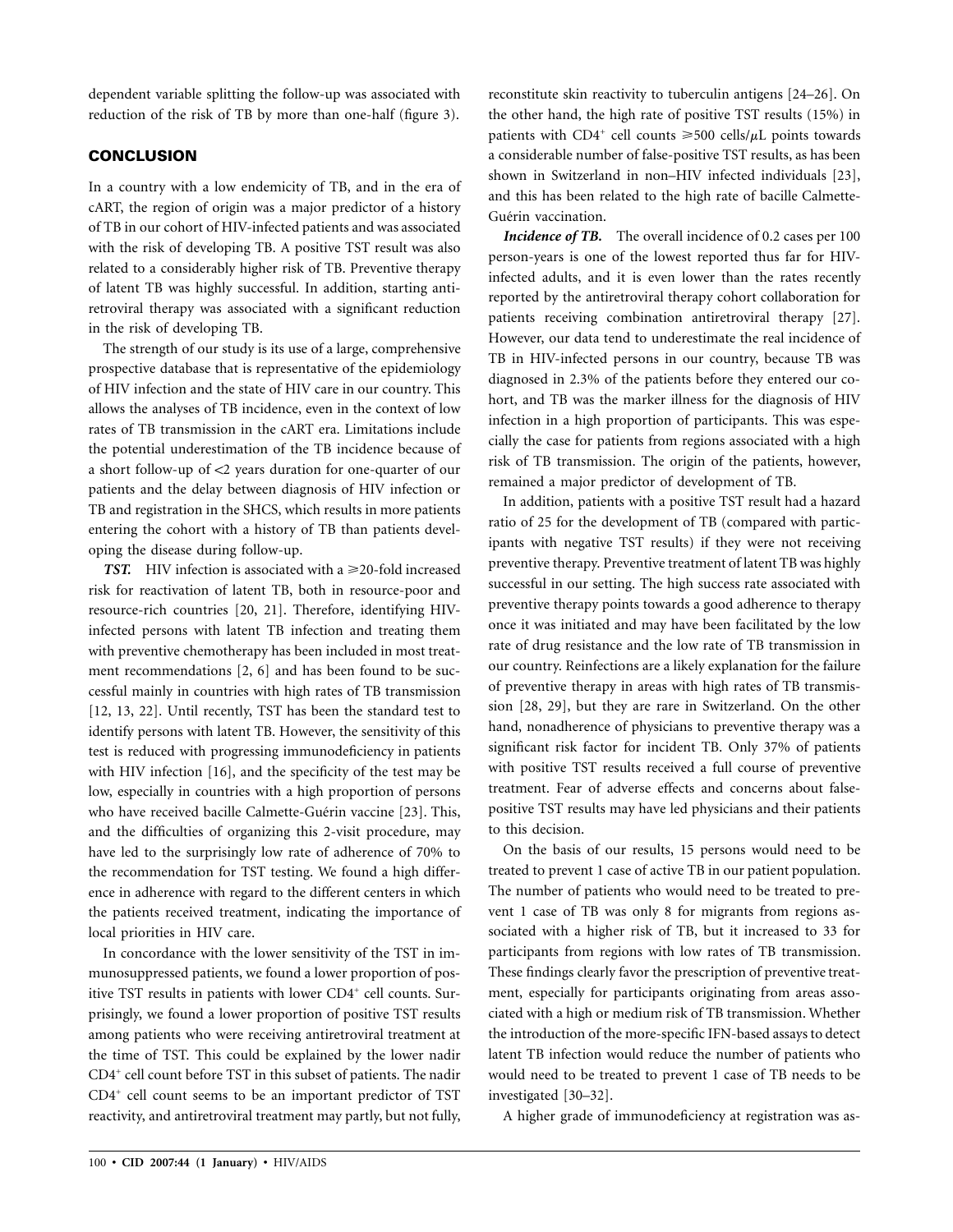sociated with an increased risk of TB, reflecting a higher reactivation rate [33, 34]. We analyzed the influence of cART by splitting the follow-up of participants into the phase before and after start of cART. We found a significantly reduced hazard ratio of 0.44 of incident TB among patients during the period after the start of cART. cART-associated immune reconstitution has been found to reduce TB incidence in other cohorts, even in areas with high rates of TB transmission [34], and it reinforces calculations about the importance of antiretroviral therapy for TB control [35, 36].

We conclude that screening for latent TB using TST and preventive treatment for patients with positive TST results remains an efficacious strategy to reduce TB-associated morbidity, even in the cART era, in a country with low rates of TB transmission. This is especially important for patients originating from regions with high TB-infection rates. cART reduces the incidence of TB significantly.

#### **THE SHCS**

The members of the SHCS are M. Battegay, E. Bernasconi, J. Böni, H. Bucher, Ph. Bürgisser, S. Cattacin, M. Cavassini, R. Dubs, M. Egger, L. Elzi, P. Erb, M. Fischer, M. Flepp, A. Fontana, P. Francioli (President of the SHCS, Centre Hospitalier Universitaire Vaudois, Lausanne, Switzerland), H. Furrer (Chairman of the Clinical and Laboratory Committee), M. Gorgievski, H. Günthard, B. Hirschel, I. Hösli, Ch. Kahlert, L. Kaiser, U. Karrer, O. Keiser, C. Kind, Th. Klimkait, B. Ledergerber, B. Martinez, N. Müller, D. Nadal, M. Opravil, F. Paccaud, G. Pantaleo, L. Perrin, J.-C. Piffaretti, M. Rickenbach (Head of Data Center), C. Rudin (Chairman of the Mother and Child Substudy), P. Schmid, D. Schultze, J. Schüpbach, R. Speck, P. Taffé, P. Tarr, A. Telenti, A. Trkola, P. Vernazza (Chairman of the Scientific Board), R. Weber, and S. Yerly.

#### **Acknowledgments**

We thank all physicians and nurses of the Swiss HIV Cohort Study. We extend a special thank you to all of the patients who agreed to participate in our cohort and whose participation helps to move forward towards a better management of HIV infection and its complications.

*Financial support.* This study has been financed in the framework of the Swiss HIV Cohort Study, supported by the Swiss National Science Foundation.

*Potential conflicts of interest.* All authors: no conflicts.

#### **References**

- 1. Corbett EL, Steketee RW, ter Kuile FO, Latif AS, Kamali A, Hayes RJ. HIV-1/AIDS and the control of other infectious diseases in Africa. Lancet **2002**; 359:2177–87.
- 2. Havlir DV, Barnes PF. Tuberculosis in patients with human immunodeficiency virus infection. N Engl J Med **1999**; 340:367–73.
- 3. Goletti D, Weissman D, Jackson RW, et al. Effect of *Mycobacterium tuberculosis* on HIV replication: role of immune activation. J Immunol **1996**; 157:1271–8.
- 4. Sudre P, Hirschel B, Toscani L, Ledergerber B, Rieder HL. Risk factors

for tuberculosis among HIV-infected patients in Switzerland. Swiss HIV Cohort Study. Eur Respir J **1996**; 9:279–83.

- 5. Staehelin C, Rickenbach M, Low N, et al. Migrants from Sub-Saharan Africa in the Swiss HIV Cohort Study: access to antiretroviral therapy, disease progression and survival. AIDS **2003**; 17:2237–44.
- 6. Kaplan JE, Masur H, Holmes KK. Guidelines for preventing opportunistic infections among HIV-infected persons—2002. Recommendations of the U.S. Public Health Service and the Infectious Diseases Society of America. MMWR Recomm Rep **2002**; 51(RR-8):1–52.
- 7. Sudre P, Rieder H, Bassetti S, Hirschel BJ, Ledergerber B, Malvy D. HIV infection, tuberculosis and tuberculin test in Switzerland. The Swiss HIV Cohort Study [in German]. Schweiz Med Wochenschr **1996**; 126:2007–12.
- 8. Huebner RE, Schein MF, Bass JB Jr. The tuberculin skin test. Clin Infect Dis **1993**; 17:968–75.
- 9. Jasmer RM, Nahid P, Hopewell PC. Clinical practice: latent tuberculosis infection. N Engl J Med **2002**; 347:1860–6.
- 10. Iseman M. A 52-year-old man with a positive PPD. JAMA **2001**; 286: 2015–22.
- 11. Bailey WC, Gerald LB, Kimerling ME, et al. Predictive model to identify positive tuberculosis skin test results during contact investigations. JAMA **2002**; 287:996–1002.
- 12. Pape JW, Jean SS, Ho JL, Hafner A, Johnson WD Jr. Effect of isoniazid prophylaxis on incidence of active tuberculosis and progression of HIV infection. Lancet **1993**; 342:268–72.
- 13. Bucher HC, Griffith LE, Guyatt GH, et al. Isoniazid prophylaxis for tuberculosis in HIV infection: a meta-analysis of randomized controlled trials. AIDS **1999**; 13:501–7.
- 14. Mwinga A, Hosp M, Godfrey-Faussett P, et al. Twice weekly tuberculosis preventive therapy in HIV infection in Zambia. AIDS **1998**; 12:2447–57.
- 15. Whalen CC, Johnson JL, Okwera A, et al. A trial of three regimens to prevent tuberculosis in Ugandan adults infected with the human immunodeficiency virus. Uganda-Case Western Reserve University Research Collaboration. N Engl J Med **1997**; 337:801–8.
- 16. Markowitz N, Hansen NI, Wilcosky TC, et al. Tuberculin and anergy testing in HIV-seropositive and HIV-seronegative persons. Pulmonary Complications of HIV Infection Study Group. Ann Intern Med **1993**; 119:185–93.
- 17. Sudre P, Rieder H, Bassetti S, Hirschel BJ, Ledergerber B, Malvy D. HIV infection, tuberculosis and tuberculin test in Switzerland. The Swiss HIV Cohort Study [in German]. Schweiz Med Wochenschr **1996**; 126:2007–12.
- 18. Sudre P, Rickenbach M, Taffé P, et al. Clinical epidemiology and research on HIV infection in Switzerland: the Swiss HIV Cohort Study 1988–2000. Schweiz Med Wochenschr **2000**; 130:1493–500.
- 19. Centers for Disease Control and Prevention. Targeted tuberculin testing and treatment of latent tuberculosis infection. American Thoracic Society. MMWR Recomm Rep **2000**; 49(RR-6):1–51.
- 20. Allen S, Batungwanayo J, Kerlikowske K, et al. Two-year incidence of tuberculosis in cohorts of HIV-infected and uninfected urban Rwandan women. Am Rev Respir Dis **1992**; 146:1439–44.
- 21. Selwyn PA, Hartel D, Lewis VA, et al. A prospective study of the risk of tuberculosis among intravenous drug users with human immunodeficiency virus infection. N Engl J Med **1989**; 320:545–50.
- 22. Wilkinson D, Squire SB, Garner P. Effect of preventive treatment for tuberculosis in adults infected with HIV: systematic review of randomised placebo controlled trials. BMJ **1998**; 317:625–9.
- 23. Tissot F, Zanetti G, Francioli P, Zellweger JP, Zysset F. Influence of bacille Calmette-Guerin vaccination on size of tuberculin skin test reaction: to what size? Clin Infect Dis **2005**; 40:211–7.
- 24. Girardi E, Palmieri F, Zaccarelli M, et al. High incidence of tuberculin skin test conversion among HIV-infected individuals who have a favourable immunological response to highly active antiretroviral therapy. AIDS **2002**; 16:1976–9.
- 25. Lawn SD, Bekker LG, Wood R. How effectively does HAART restore immune responses to *Mycobacterium tuberculosis?* Implications for tuberculosis control. AIDS **2005**; 19:1113–24.